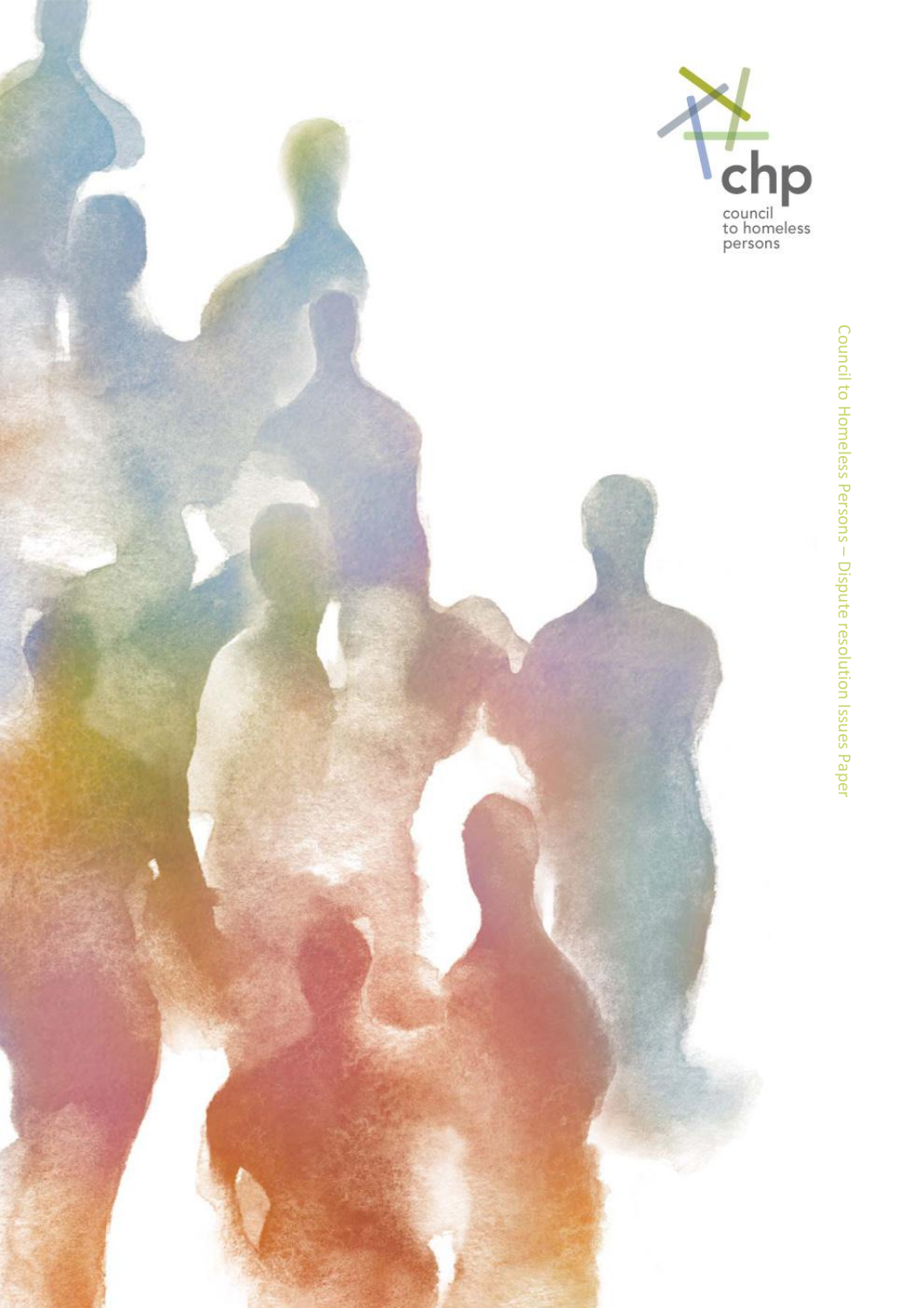# **Table of contents**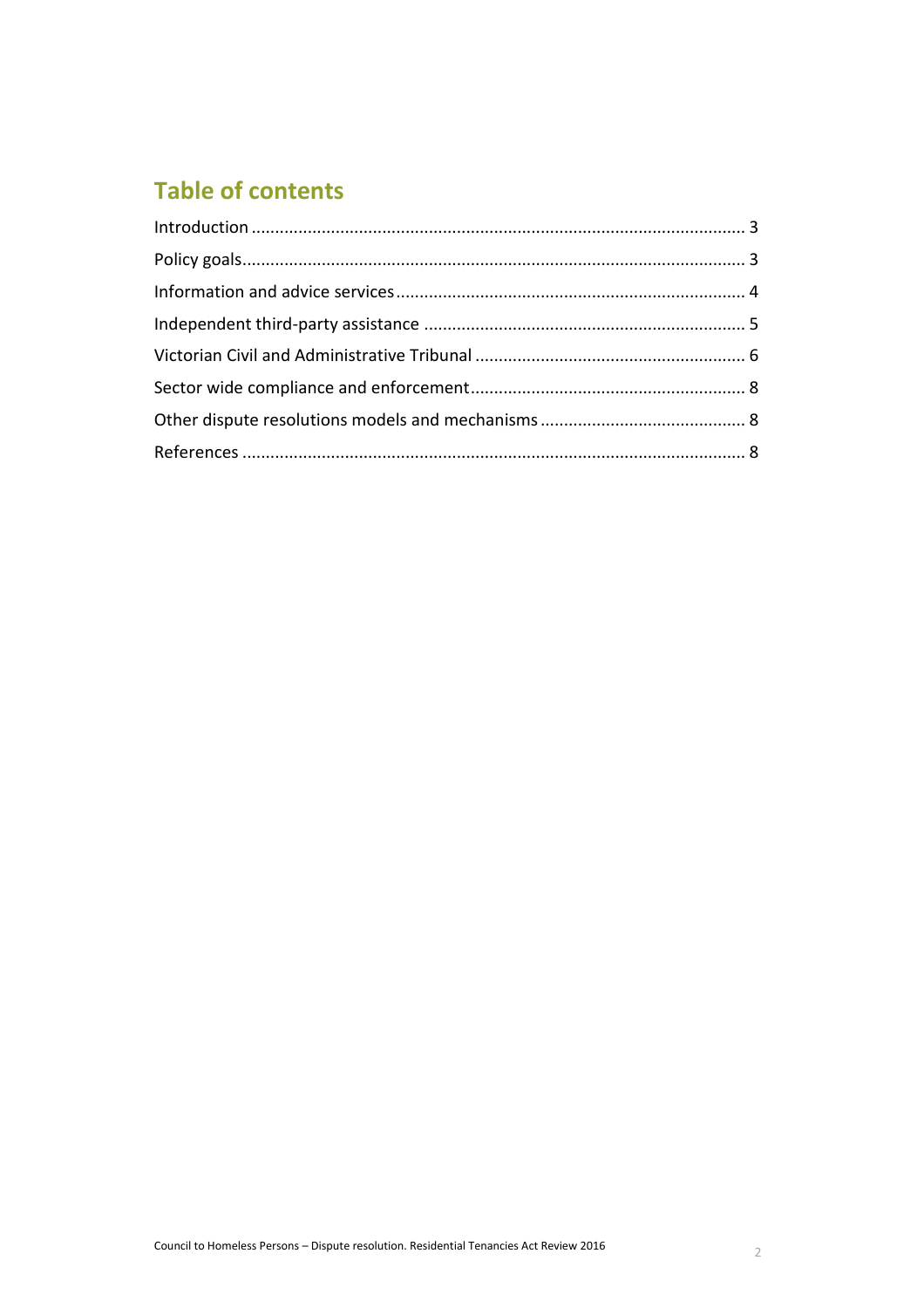# <span id="page-2-0"></span>Introduction

Unresolved tenancy issues are a significant factor contributing to homelessness, hence CHP is pleased to be able to provide a response to the Dispute Resolution Issues Paper, as part of the review of the Residential Tenancies Act.

Analysis of the Australian Institute of Health and Welfare (AIHW) Victorian Specialist Homelessness Services (SHS) data, shows that one third of people presenting to homelessness services in 2014-15 (36,290 people) needed help to sustain their tenancy or to prevent tenancy failure or eviction. Having access to appropriate and accurate information and effective processes for resolution of disputes is critical to ensuring these clients do not become homeless.

CHP's submission is informed by the work of the Homelessness Advocacy Service (HAS) provided by CHP. HAS is the key advocacy service for consumers seeking or receiving assistance from any Victorian community-managed homelessness assistance or social housing service. The goal of HAS is to achieve mutually beneficial resolutions for consumers and service providers. It achieves this goal by providing consumers and service providers with:

- secondary consultation
- appropriate and accurate information
- problem-solving
- complaints resolution
- referral, and
- advice.

# <span id="page-2-1"></span>Policy goals

CHP was pleased to see the Issues Paper acknowledge the unique nature of the rental market when compared with other markets offering goods and services. We agree that arrangements between individuals and agents or landlords are long term, and that 'housing is something a tenant requires in continuation' (p. 8).

CHP concurs with the desired outcomes of a dispute resolution process outlined in the Issues paper, including that it will:

- deliver fast, fair and equitable outcomes consistent with the law
- accommodate constructive resolution and outcomes
- bring about compliance with the law and contractual obligations, and
- provide certainty and confidence in the market.

CHP also welcomes the recognition given in the Issues Paper of the particular challenges experienced by vulnerable and disadvantaged tenants. Unfortunately, as a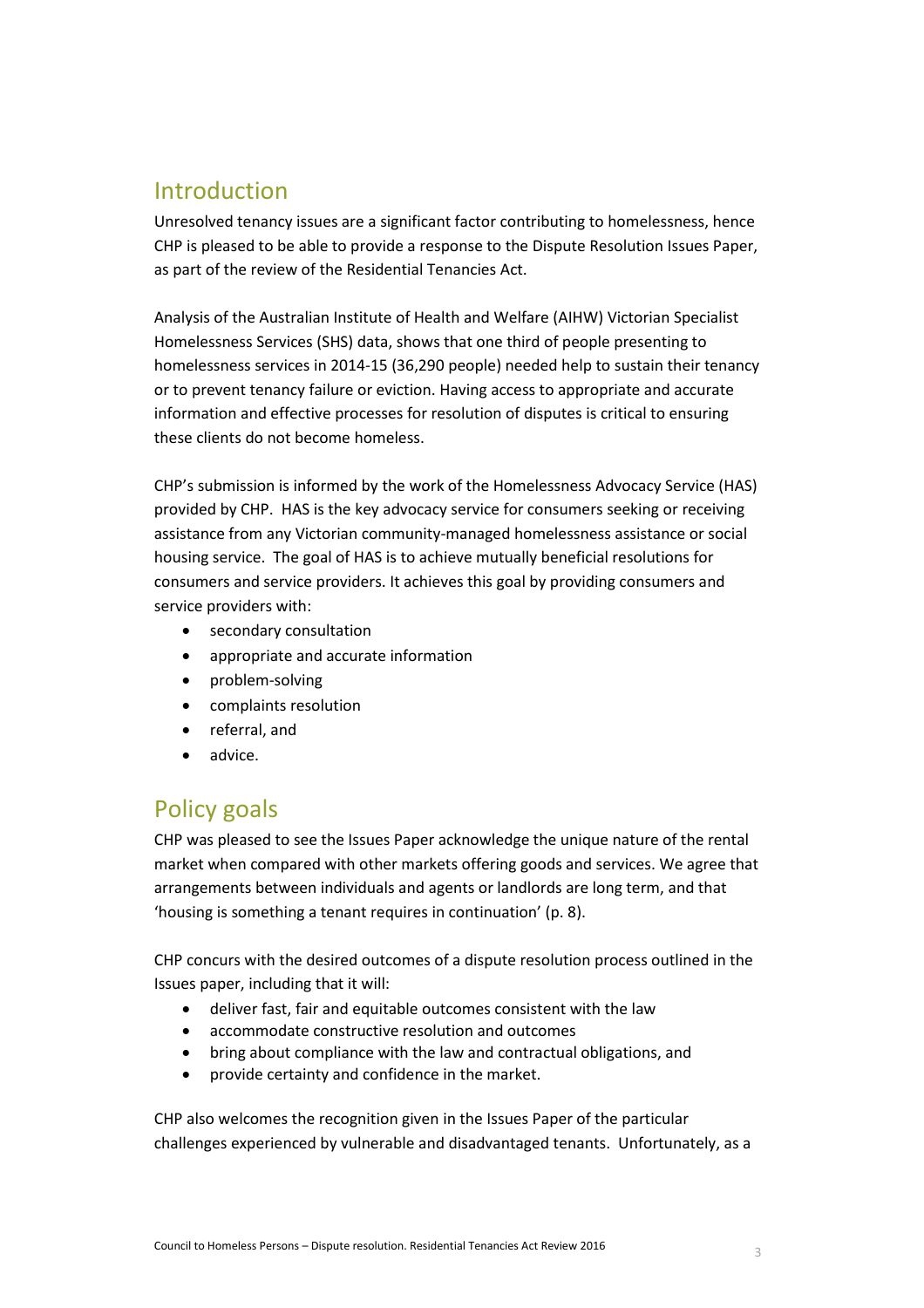consequence of these challenges, and the underlying imbalance of power between landlords and tenants, in many cases the status quo is *not* delivering fair and equitable outcomes consistent with the law.

CHP also concurs with the features required for effective dispute resolution mechanisms outlined in the Issues paper, including that they be fair, fast, low-cost, accessible, fit-for-purpose, and certain. Each of these features is critical, and consequently we have not proposed a ranking. However, as noted below the current processes are not adequately fair, low cost, accessible or certain.

#### <span id="page-3-0"></span>Information and advice services

Tenants access information and advice from multiple locations. As noted in CHP's previous submissions to this review, tenants are often unaware of their rights and responsibilities, or unaware of how to exercise their rights.

Often in the first instance of a dispute arising, the landlord or agent with whom the tenant is attempting to negotiate the dispute, provides information and advice – often that is prejudicial to the tenant's interest. It is common that tenants accept at face value, and act on, the advice given directly by real estate agents or landlords.

Consequently, it is important that tenants have easy access to accurate and unbiased information about their rights and responsibilities. Currently, this can be accessed online, or via the phone advice services of Consumer Affairs Victoria (CAV) or the Tenancy Advice and Advocacy Program (TAAP). These services play an important role. However, vulnerable clients tend to need more intensive support to understand their rights and responsibilities, and how to proceed to resolve a dispute, than can be delivered online or over the phone.

TAAP in particular is an important source of information for clients of homelessness services, as they are often generally vulnerable and disadvantaged, and consequently the target group of these specialist services. Tenants are also likely to prefer to access TAAP services rather than those provided by CAV, as TAAP is specifically for tenants, rather than being a source of information for both tenants and landlords.

However, TAAP services are in high demand and are offered at just nine locations across the state. The high demand relative to available resources means that some people seeking case work are unable to be assisted. People needing face to face support who don't live near a TAAP service are also likely to miss out. TAAP phone services are also in high demand, and consequently callers often need to wait. This means that some people who need assistance miss out, both on phone advice, and in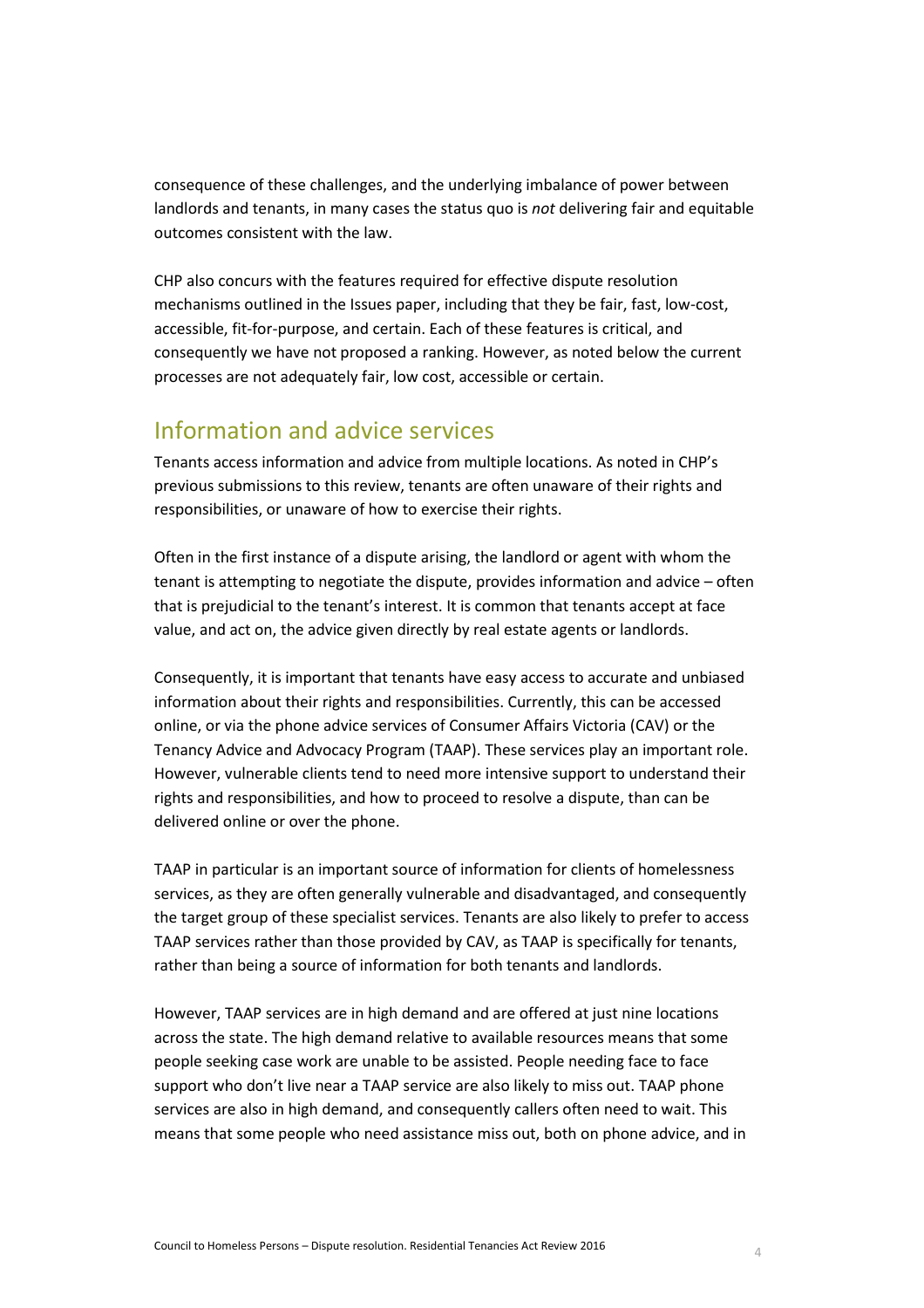relation to case work. Improved resourcing of TAAP services would ensure that more people who require it will be able to receive tenancy support.

# <span id="page-4-0"></span>Independent third-party assistance

CHP supports effective and efficient resolution of tenancy disputes at the earliest possible stage, and the independent third-party assistance mechanisms in place can help demystify the system as well as providing tenants with valuable information about their rights and responsibilities. Independent third-party assistance can also advocate on behalf of tenants for timely resolution of issues, thus helping to sustain tenancies.

In our experience, people using homelessness services rarely engage with Frontline Resolution (FLR) or conciliation through CAV. Instead, HAS, which is a trusted service for many consumers, works to assist through advocacy and negotiation. Consumers also access TAAP services for this support.

Each of these specialist services has the skills necessary to engage with vulnerable clients who need additional support to exercise their rights. Where tenants make use of these services, they can provide a useful means of arriving at a resolution that is satisfactory to each party. This is demonstrated in the example of Zoe, below.

#### **Case study:**

*Zoe is a woman in her late forties who has a history of trauma, and a long term addiction to alcohol. She has lived in her current private rental property for three years. Over the last seven months, her neighbours made a series of complaints to her landlord about noise, resulting in three breaches of duty notices being issued.* 

*The landlord applied to VCAT and at the hearing subpoenaed the neighbours as witnesses. Zoe attended the hearing with her case worker, but VCAT awarded the landlord an order of possession based on anti-social behaviour. Zoe's case worker contacted HAS for additional support as Zoe was facing eviction.* 

*The HAS Advocate contacted the landlord, suggesting mediation for all parties with a view to stopping the eviction. In discussions, the landlord agreed that better communication with Zoe could have prevented the eviction and agreed to mediation to resolve further anti-social behaviour.*

*The advocate brought together Zoe, her caseworker, the landlord and the neighbours who had been affected. During mediation, it was discovered that the Zoe was partially*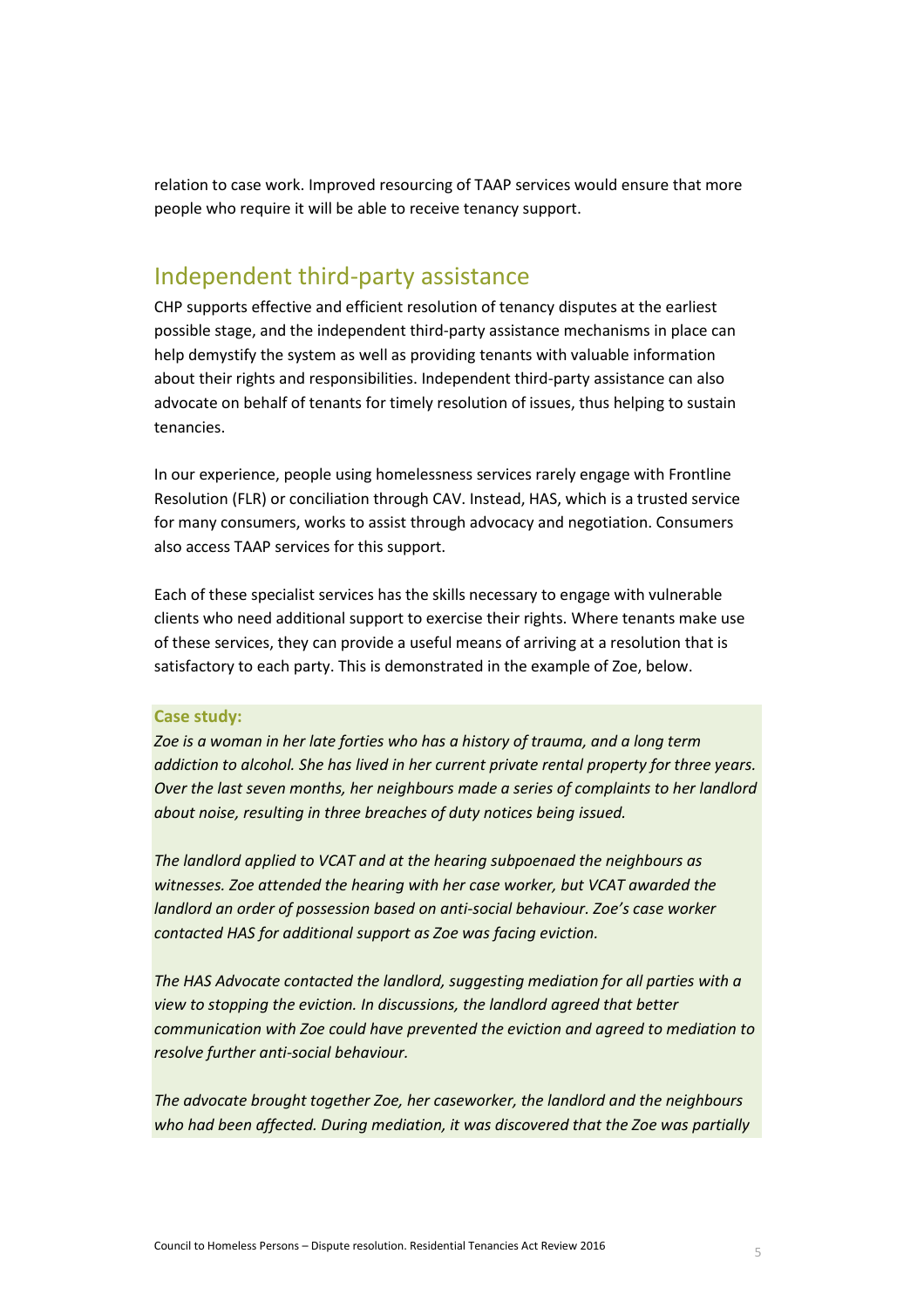*deaf and played her music loudly because of this. It also became known that the music assisted Zoe with her Post Traumatic Stress Disorder.* 

*Both the neighbours and landlord were unaware of these issues and as a group, they worked together to find reasonable solutions going forward. The landlord withdrew the eviction notice and Zoe, with assistance from her case worker, was able to stay living in her property.* 

# <span id="page-5-0"></span>Victorian Civil and Administrative Tribunal

As acknowledged by the Issues paper, the most significant VCAT applicants by type are landlords represented by estate agents or property managers. Tenants face considerable barriers in bringing matters to VCAT, form most including, being unfamiliar with the processes, and often intimidated by the court procedure.

Tenants without a concession card (and those who do not have adequate personal documentation) also face costs in applying to VCAT. These costs include hearing costs and the risk having VCAT award costs against them.

Consumers accessing the HAS report that they find VCAT processes difficult to navigate and the application and evidence gathering process overwhelming. The HAS advocate also reports that people being supported by this service often don't have access to tools with which to gather evidence, such as digital cameras. HAS also sees a considerable number of people with mental health issues, which compounds the challenges of accessing the VCAT process.

These barriers place tenants at a distinct disadvantage to landlords who are usually represented by real estate agents familiar with the processes of the court and the nuances of the Act, and who are generally more able to bear the risk of having costs awarded against them.

Tenants are also often reluctant bring matters to VCAT for fear of retaliation from their landlords – whether by a rent increase or issuing of a no reason notice to vacate.

In order to reduce these considerable barriers for tenants to access VCAT, the fees for applications by tenants should be waived, as should any requirement to reimburse an agents fee. The fact that the Residential Tenancies List is funded by interest on tenants' bonds reinforces the argument to remove these fees.

In addition, TAAP services should be more adequately resourced to ensure vulnerable people needing a lawyer to support them in VCAT are able to receive this service.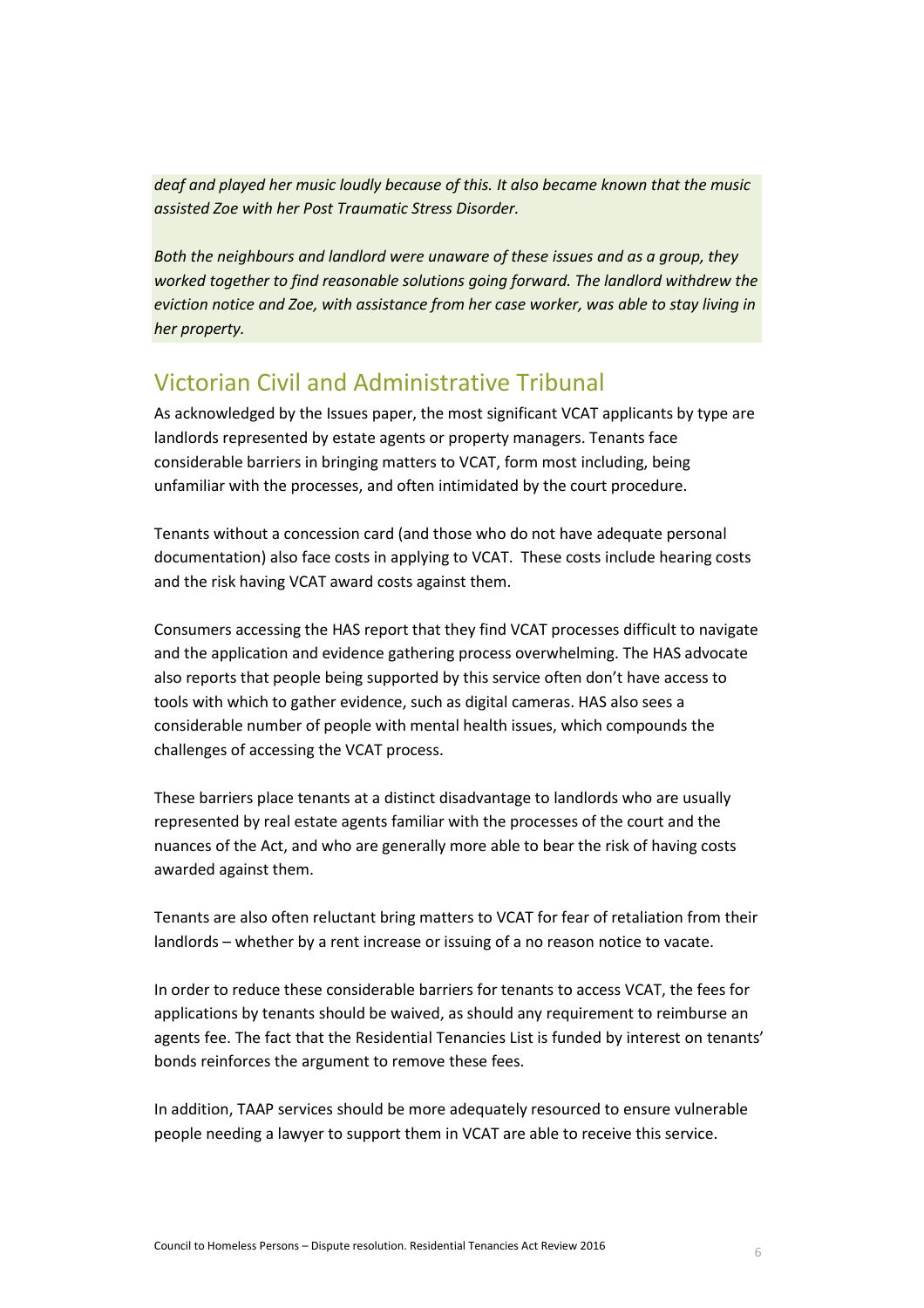CHP is also concerned about the inadequacy of mechanisms to enforce VCAT orders, and the serious problems posed for tenants when the subject of their VCAT orders fails to comply. Given the very considerable barriers posed to vulnerable tenants and consumers in pursuing a complaint in VCAT, it is unacceptable that avoiding compliance is in practice, so easy. CHP believes that Act needs to give particular consideration to building in follow-up to the service model, to ensure clients secure agreed outcomes.

CHP believes that the Review of the Act should examine opportunities for VCAT to be able to award civil penalties to tenants. We agree with TUV that this would both encourage and enforce compliance.

Finally, CHP agrees with submissions that suggest that internal appeals processes should be introduced to VCAT. As it currently stands, challenging VCAT decisions involves tenants appealing a decision through the Supreme Court.

#### **Case study**

*David is a rooming house tenant who has lived in his current property for two years. Within those two years he has been issued two 120 day notice to vacate, and numerous breach notices for hoarding. David has a mild intellectual disability and is the subject of a guardianship order by the State.* 

*David originally lived in a private rooming house where he had a room large enough to store his personal possessions but was forced to leave this rooming house when the owner sold the property and he was referred to a community run rooming house. At the new rooming house, David had much less room for his possessions, and his room became very cluttered. David was issued with a breach of duty notice for hoarding.* 

*At the same time David made complaints to the rooming house about bed bugs and the anti-social behaviour of other tenants. David was not offered any mediation, and at the VCAT hearing the referee ordered that the landlord had the right to obtain an order of possession.* 

<span id="page-6-0"></span>*David wanted to appeal the VCAT decision as he was facing imminent homelessness, but was advised that any appeal would have to be heard through the Supreme Court. David did not have the resources or the capacity to take the matter further.*